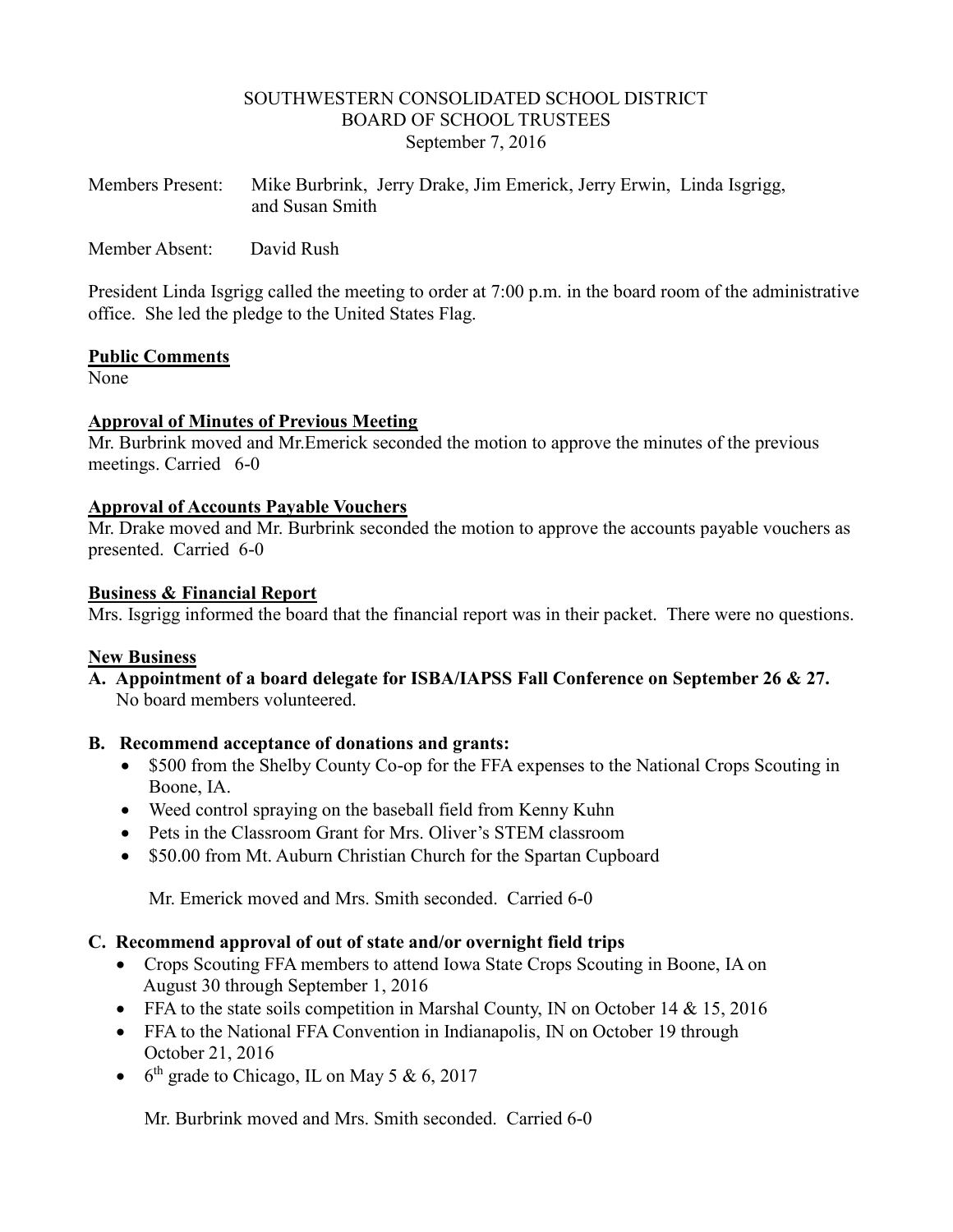## **D. Recommend approval of out of state and/or overnight professional development**

 Charity Elliott, Teresa Lilak, and Teresa Cochran to attend the Gordon Food Service Show in Louisville, KY on October 12, 2016

Mrs. Smith moved and Mr. Emerick seconded. Carried 6-0

- **E. Recommend approval of the Master Agreement as bargained with and ratified by the SWCTA.** Mr. Burbrink moved and Mr. Drake seconded. Carried 6-0
- **F. Recommend approval of qualifying administrators to receive the same stipend as the teachers. G. Recommend a .10 cent per hour increase for the following hourly employees: cooks, custodians, classroom aides, H.S. secretary, H.S. ECA treasurer, Elementary secretary/treasurer. H. Recommend a 1% increase for Business Manager/Treasurer, Deputy Treasurer, School Nurse, Food Service Director, and Plato Computer Aide.** Mr. Burbrink moved and Mrs. Smith seconded. Carried 6-0
- **I. Recommend acceptance of the quote from Irish Mechanical Services, Inc. to replace compressor on York Chiller system at the high school. Mr. Cooper is recommending the total base bid of \$36,250.00.** Mrs. Smith moved and Mr. Burbrink seconded. Carried 6-0
- **J. Recommend the purchase of an 18 passenger bus with wheelchair lift from Midwest Transit for \$51,226.00 with 2009 bus trade-in (#16).** Mr. Drake moved and Mrs. Smith seconded. Carried 6-0. Dr. Maurer thanked Mr. Erwin for his help in the purchase of the new bus and the trade of bus #16.
- **K. Recommend approval of the Southwestern Jr./Sr. High 2016-2019 School Improvement Plan.** Mr. Burbrink moved and Mrs. Smith seconded. Carried: 6-0

## **L. Other**

Mr. Cooper, Facilities Director, spoke regarding fixing the girls softball diamond. He said that an outside source was consulted to determine how we should proceed with fixing the diamond. It was their recommendation that Turf Stars be onsite by 9-26 with work starting by 10-1, and completion by 11-1<sup>st</sup>. The work included installing new security fencing on the playground side, elimination of the right field regrade, installation of new drain tiles and swales as recommended by Southwestern and the outside source. The work also included adding tiles at shortstop,  $2<sup>nd</sup>$  base, home plate as well as the infield. This included aerating and reseeding the entire field. Once the tile has been installed, payment of  $\frac{1}{2}$  the remaining balance will be due. Final balance will be paid out upon completion of the project. If Turf Stars does not finish the work, then with Mr. Harrold's help, we would still have time to hire another company and complete the work before the 2017 season.

Mr. Emerick moved and Mrs. Smith seconded. Carried 6-0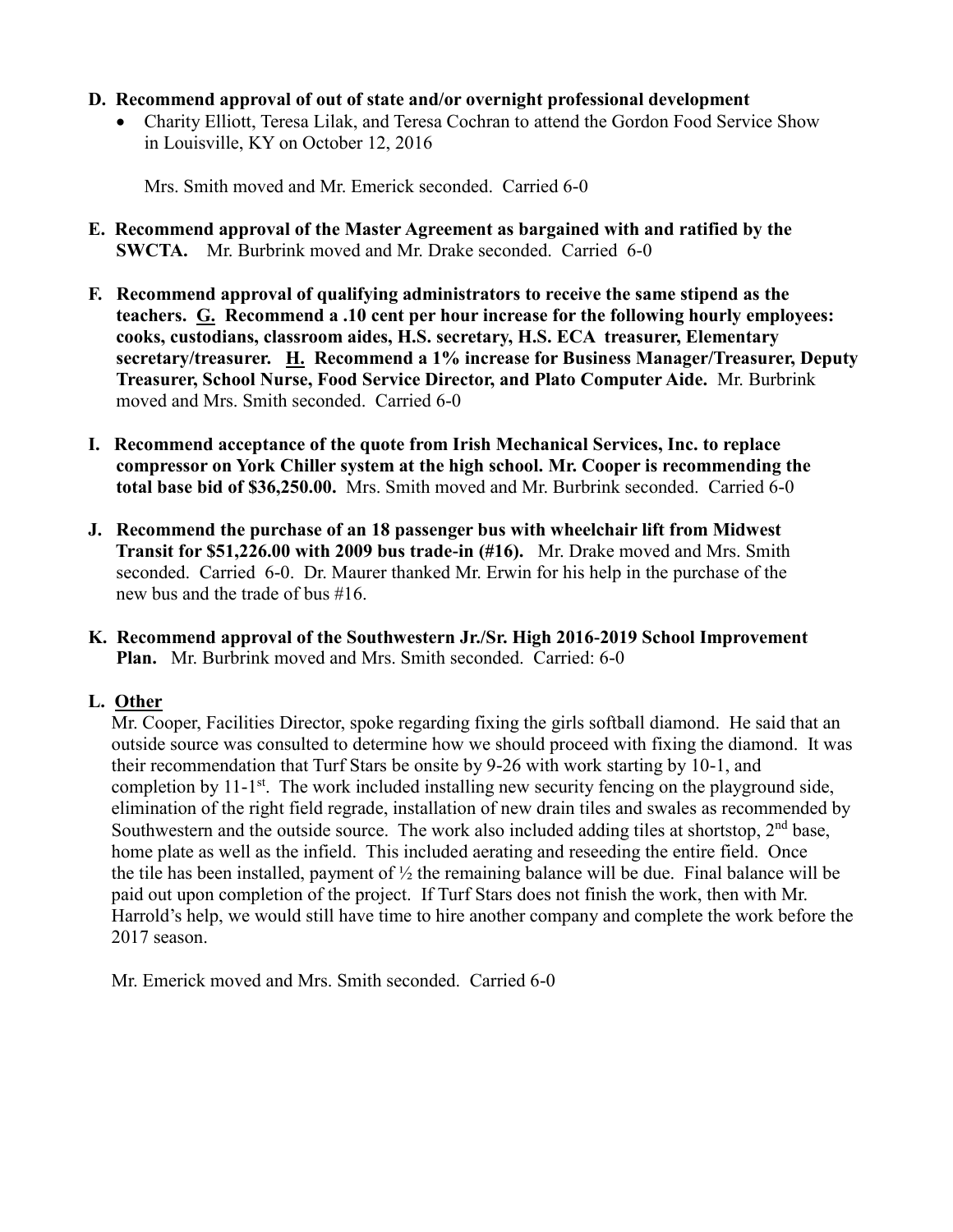## **Reports and Presentations**

## **A. C.A.R.E. Club Director Report**

 Mrs. Pappano, Care Club Director, said that we are a month in and kids are enjoying the program. She mentioned that one parent signed up her child so that the child could receive help with their homework. She reported that the current income was \$6,404.45 compared to the current expenses of \$5,857.47, for a profit of \$546.98. Mrs. Pappano explained that the profit number was a bit deceiving because three families have paid in advance. Her enrollment totals were 3-5 children in the morning. Her afternoon totals were: Monday  $&$  Friday – 6

> Tuesday  $&$  Wed.  $-10$ Thursdays  $-16$

 Mrs. Pappano explained that every week there was a theme. She gave an example of reading "The Little Cloud" and then going outside to explore the shapes of clouds. She stated that they also read "The Mixed Up Chameleon" and created one on paper. She also mentioned that she taught about eating healthy and invited the kids to try different fruits and vegetables. She said the kids were not forced to try the new food, only if they wanted to be adventurous.

 Mrs. Pappano told the board that she really loved her new job and asked for questions. No questions were asked.

## **B. Technology Director Report**

 Mrs. Neville informed the board regarding the online survey that was sent out. She said that 98% of our students registered online. She also stated that 30% of the parents said the online registration took too long. She said parents wanted to have the ability to pay their fees after completing registration. She also said that some of the forms will be restructured so that parents will clearly know what was required or what was optional to be completed.

Mrs. Neville said that students in  $6<sup>th</sup>$  grade received chromebooks at the beginning of the school year. Mrs. Neville explained that the 6<sup>th</sup> grade students will become more comfortable with their device as they move over to the high school and hopefully there will be less breakage. The students will have the same device from 6<sup>th</sup> until 8<sup>th</sup> grade. Mrs. Neville said that our bandwidth has been updated to 200 mb and the Southwestern mobile app is currently in its very last stages of development. She said the app will give easy access to items of interest to parents and staff.

 Mrs. Neville mentioned that a big push to digital citizenship will be led by our technology coaches. She said much of digital citizenship means making students aware of protecting themselves and also handling themselves properly online. She also mentioned that there are new technical standards and the focus on STEM. Mrs. Neville explained virtual reality and how it brings curriculum to life for students. She passed out viewers to members of the board and let them view Google expeditions for themselves.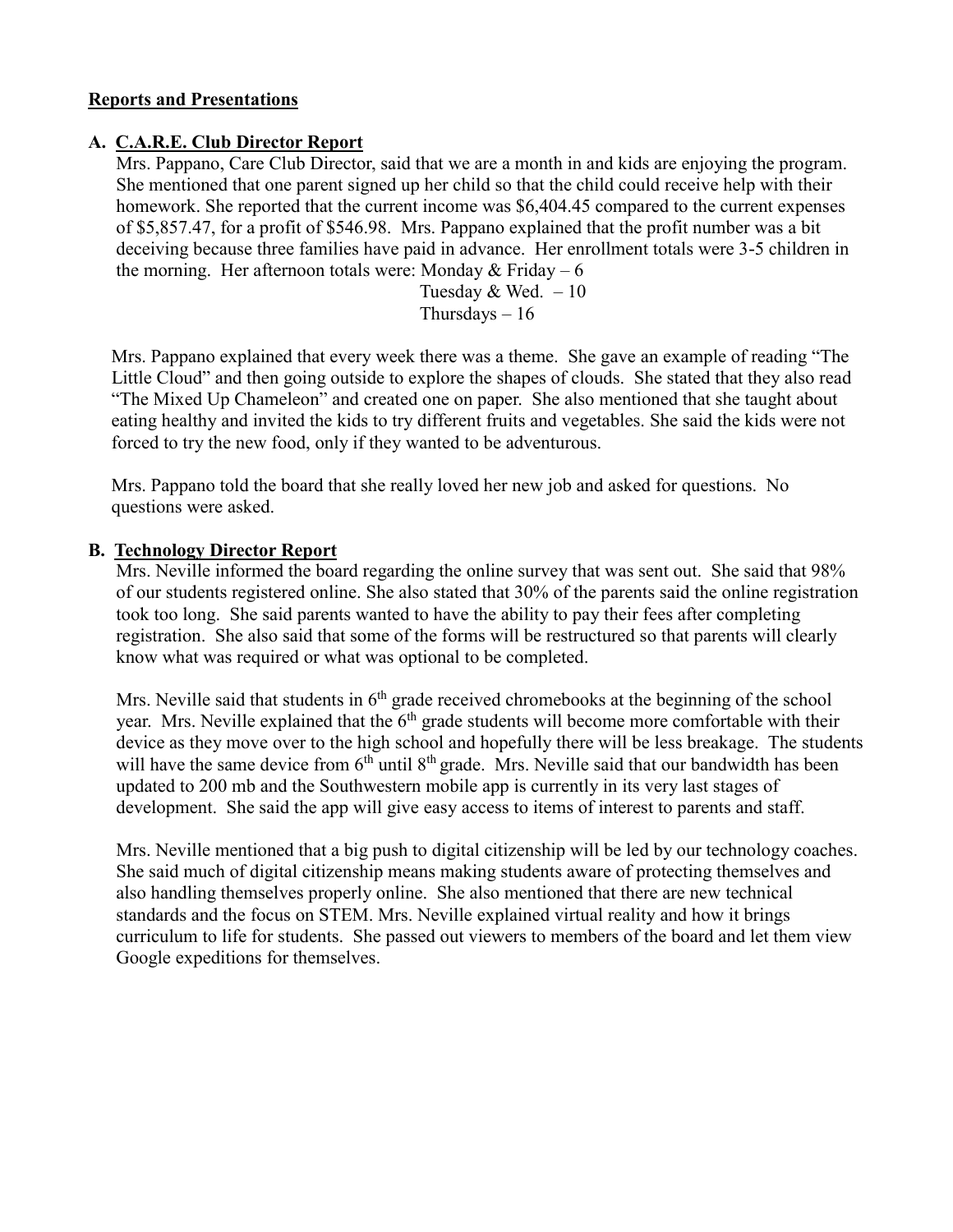## **C. Principal Reports**

 Mr. Edwards mentioned how positive the before and after school care program has been for the elementary. He said that morning preschool was full but there were still afternoon slots open. He thanked Mrs. Neville for the great job that she does with technology at the elementary. Mr. Edwards thanked Dr. Maurer and the board for all of their support.

 Mr. Chase was attending a class so Dr. Maurer presented his report. Dr. Maurer shared that Mr. Chase has required his teachers to co-teach a lesson with the media specialist. Dr. Maurer shared an example of Mrs. Pfanschmidt, Media Specialist, and Ms. Smiley,  $7<sup>th</sup>$  grade Science Teacher, working on an energy research project where students were to determine which energy source to use for the future.

## **Superintendent Report**

None

## **Personnel**

## **A. Leaves/Resignations/Terminations**

- Resignation of Allison Seale as a technology coach
- Resignation of Tiffany Maddox as PM kindergarten readiness teacher effective September 8, 2016
- FMLA for Mrs. Oliver from approximately November 14, 2016 through January 2, 2017
- FMLA for Mr. Oliver from approximately November 14, 2016 through November 17, 2016 (four days).

Mr. Erwin moved and Mrs. Smith seconded. Carried 6-0

# **B. Recommendations to Hire**

- Paige Bertsch as elementary co-drama club advisor
- Emily Haugh as elementary co-spell bowl coach
- Ashley Fivecoat as elementary math bowl coach
- Megan Oliver as elementary math bowl coach volunteer
- $\bullet$  Mike DeArmitt as  $6<sup>th</sup>$  grade boys basketball coach
- Amy Pfanschmidt as the Sunshine Society sponsor
- Curtis Chase as the district's School Safety Specialist for \$1,000 stipend paid in two equal installments at the end of each semester
- Kris Fortune as technology coach

Mr. Erwin moved and Mr. Burbrink seconded. Carried 6-0

## **C. Other**

None

# **Superintendent Comments**

Dr. Maurer congratulated the FFA Crops Scouting Team for being first in the State. She also congratulated Mr. Cooper and his wife on the birth of their son, Wilder.